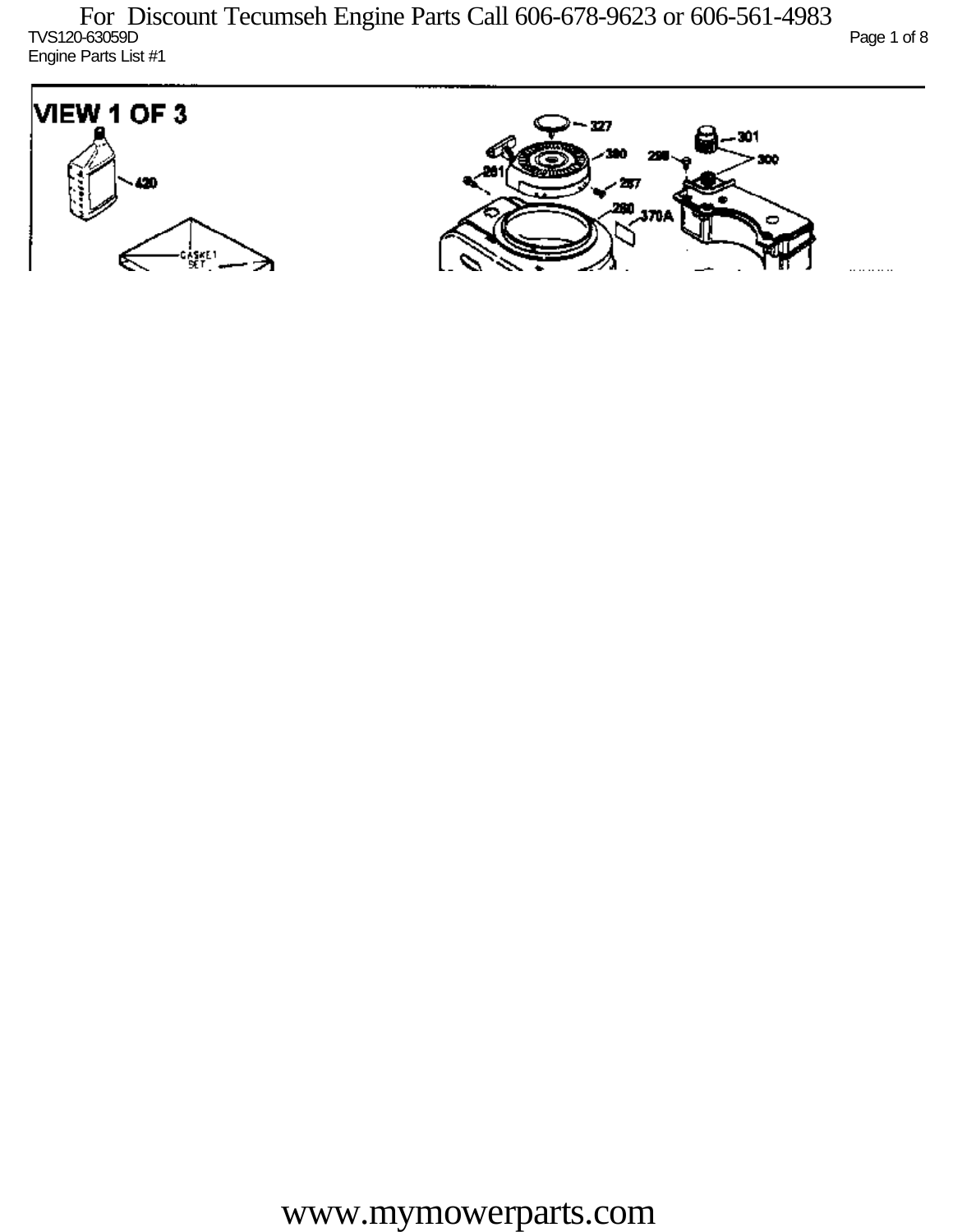| Ref # Part Number | Qty<br>Description                                           |
|-------------------|--------------------------------------------------------------|
| 1 33968B          | Cylinder (Incl. 2 & 20) (2-13/16")                           |
| 2 26727           | Pin, Dowel                                                   |
| 6 33734           | Element, Breather                                            |
| 7 34214A          | Breather Ass'y. (Incl. 6, 8, 9, 12, & 12A)                   |
| 8 33735           | * Gasket, Breather                                           |
| 9 30200           | Screw, 10-24 x 9/16"                                         |
| 12 33886          | Tube, Breather                                               |
| 14 28277          | Washer, Flat                                                 |
| 15 31513          | Rod, Governor                                                |
| 16 31383A         | Lever, Governor                                              |
| 17 31335          | Clamp, Governor lever                                        |
| 18 650548         | Screw, 8-32 x 5/16"                                          |
| 19 31361          | Spring, Extension                                            |
| 20 32600          | Seal, Oil                                                    |
| 30 34563A         | Crankshaft                                                   |
| 40 34535          | Piston, Pin & Ring Set (Std.) (2-13/1 6")                    |
| 40 34536          | Piston, Pin & Ring Set (.010" OS)                            |
| 40 34537          | Piston, Pin & Ring Set (.020" OS)                            |
| 41 33562B         | Piston & Pin Ass'y (Incl. 43) (Std.) (2 -13/16")             |
| 41 33563B         | Piston & Pin Ass'y. (Incl. 43) (.010" OS)                    |
| 41 33564B         | Piston & Pin Ass'y. (Incl. 43) (.020" OS)                    |
| 42 33567          | Ring Set (Std.) (2-13/16" Bore)                              |
| 42 33568          | Ring Set (.010" OS)                                          |
| 42 33569          | Ring Set (.020" OS)                                          |
| 43 20381          | Ring, Piston pin retaining                                   |
| 45 32875          | Rod Assy., Connecting (Incl. 46)                             |
| 46 32610A         | Bolt, Connecting rod                                         |
| 48 27241          | Lifter, Valve                                                |
| 50 33533          | Camshaft (MCR)                                               |
| 52 29914          | Oil Pump Assy.                                               |
| 55A 33651         | Shaft, P.T.O.                                                |
| 69 35261          | * Gasket, Mounting flange                                    |
| 72 30572          | Plug, Oil drain (Incl. 73)                                   |
| 73 28833          | * Drain Plug Gasket (Not req. W/plastic plug)                |
| 75 26208          | Seal, Oil                                                    |
| 80 30574          | Shaft, Governor                                              |
| 81 30590A         | Washer, Flat                                                 |
| 82 30591          | Gear Assy., Governor (Incl. 81)                              |
| 83 30588A         | Spool, Governor                                              |
| 84 29193          | Ring, Retaining                                              |
| 86 650488         | Screw, 1/4-20 x 1-1/4"                                       |
| 89 611004         | <b>Flywheel Key</b>                                          |
| 90 611046A        | <b>Flywheel</b>                                              |
| 92 650815         | Washer, Belleville                                           |
| 93 650816         | Nut, Flywheel                                                |
| 100 34443A        | Solid State Ignition                                         |
| 100 730207        | Magneto-to-Solid State Conv. Kit (Includes solid state       |
|                   | module, solid state flywheel key, and instructions.) (Use as |
|                   | required on external ignition engines only.)                 |
| 101 610118        | Cover, Spark plug (Use as required)                          |
| 103 650814        | Screw, Torx T-15, 10-24 x 1"                                 |
| 110 34961         | <b>Ground Wire</b>                                           |
| 118 730194        | Rope Guide Kit (Use as required)                             |
| 119 33554A        | * Gasket, Head                                               |
| 120 34342         | Head, Cylinder                                               |
| 125 29314B        | Intake Valve (Std.) (Incl. 151) (Conventional Ports)         |
| 125 29315C        | Intake Valve (1/32" OS) (Incl. 151) (Conventional Ports)     |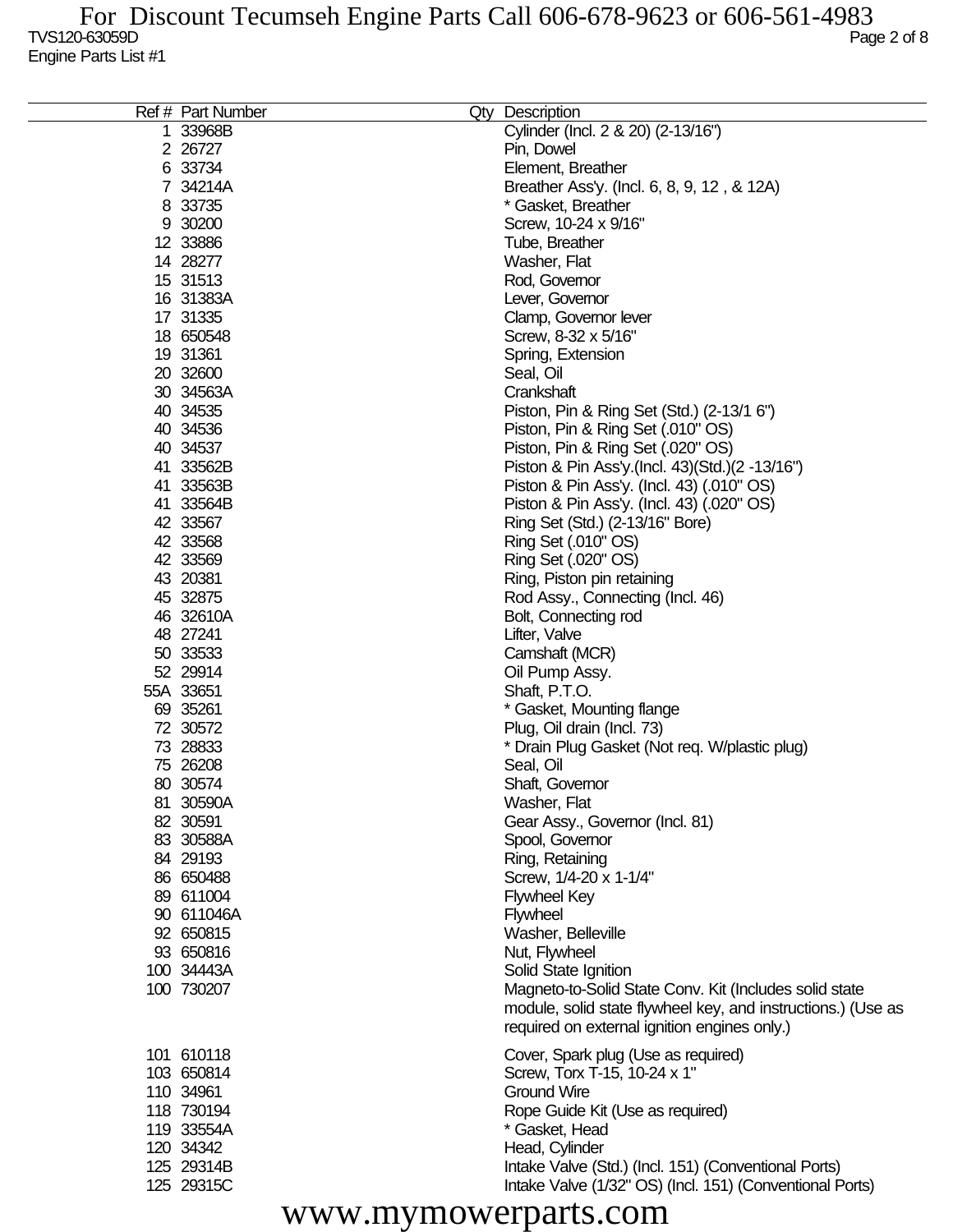| Ref # Part Number | Qty Description                                           |
|-------------------|-----------------------------------------------------------|
| 125 29313C        | Exhaust Valve (Std.) (Incl. 151) (Inverted Ports)         |
| 126 29313C        | Exhaust Valve (Std.) (Incl. 151) (Conventional Ports)     |
| 126 29315C        | Exhaust Valve (1/32" OS) (Incl. 151) (Conventional Ports) |
| 126 34776         | Exhaust Valve (Std.) (Incl. 151) (Conventional Ports)     |
| 126 32644A        | Intake Valve (Incl. 151) (Inverted Po rts)                |
| 130 6021A         | Screw, 5/16-18 x 1-1/2" (Use as requi red)                |
|                   |                                                           |
| 130 650697A       | Screw, 5/16-18 x 2-1/2" (Use as requi red)                |
| 135 35395         | Resistor Spark Plug (RJ19LM)                              |
| 150 31672         | Spring, Valve                                             |
| 151 31673         | Cap, Lower valve spring                                   |
| 169 27234A        | Gasket, Valve spring box cover                            |
| 172 32755         | Cover, Valve spring box                                   |
| 174 650128        | Screw, 10-24 x 1/2"                                       |
| 178 29752         | Nut & Lockwasher, 1/4-28                                  |
| 182 6201          | Screw, 1/4-28 x 7/8"                                      |
| 184 26756         | * Gasket, Carburetor                                      |
| 186 34337         | Link, Governor spring                                     |
| 190 35831         | Lever, Brake                                              |
| 191 35041A        | Bracket Assy., S.E. Brake (Incl. 195)                     |
| 192 34966         | Link, Control                                             |
| 193 34965         | Spring, Extension                                         |
| 194 32309         | Ring, Retaining                                           |
| 195 610973        |                                                           |
|                   | Terminal Assy.                                            |
| 200 33131A        | Control Bracket (Incl. 202 thru 206)                      |
| 202 33802         | Spring, Compression                                       |
| 203 31342         | Spring, Compression                                       |
| 204 650549        | Screw, 5-40 x 7/16"                                       |
| 205 650777        | Screw, 6-32 x 21/32"                                      |
| 206 610973        | Terminal (Use as required)                                |
| 207 34336         | Link, Throttle                                            |
| 209 30200         | Screw, 10-24 x 9/16"                                      |
| 210 27793         | Clip, Conduit                                             |
| 211 28942         | Screw, 10-32 x 3/8"                                       |
| 223 650451        | Screw, 1/4-20 x 1"                                        |
| 224 34690A        | * Gasket, Intake pipe                                     |
| 238 650806        | Screw, 10-32 x 5/8"                                       |
| 239 34338         | * Gasket, Air cleaner                                     |
| 240 34858         | Body, Air cleaner                                         |
| 246 34340         | Element, Air cleaner                                      |
| 246E 35435        | Filter, Pre-air (Use as required)                         |
| 250 34341A        | Cover, Air cleaner                                        |
| 261 30200         | Screw, 10-24 x 9/16"                                      |
| 262 650831        | Screw, 1/4-20 x 15/32"                                    |
| 277 650795        | Screw, 1/4-20 x 2-1/4" (Use as requir ed)                 |
| 277 650774        | Screw, 1/4-20 x 2-3/8" (Use as requir ed)                 |
| 277 792005        | Screw, 1/4-20 x 2-1/2" (Use as requir ed)                 |
|                   |                                                           |
| 285 34449         | Hub, Starter                                              |
| 286 35009         | Screen, Starter cup                                       |
| 290 34357         | Fuel Line (Epichlorohydrin 6-3/4")(17 cm)                 |
| 290 29774         | Fuel Line(Braided 8-1/4")(21 cm)(Use as req.)             |
| 290 30705         | Fuel Line (Braided 16")(40 cm)(Use as req.)               |
| 290 30962         | Fuel Line (Braided 32")(81 cm)(Use as req.)               |
| 292 26460         | Clamp, Fuel line                                          |
| 300 32170A        | Fuel Tank (Incl. 292 & 301)                               |
| 301 33032         | Fuel Cap (Use as required)                                |
| 305 34264         | Oil Fill Tube                                             |
| 306 34265         | Gasket, Oil fill tube                                     |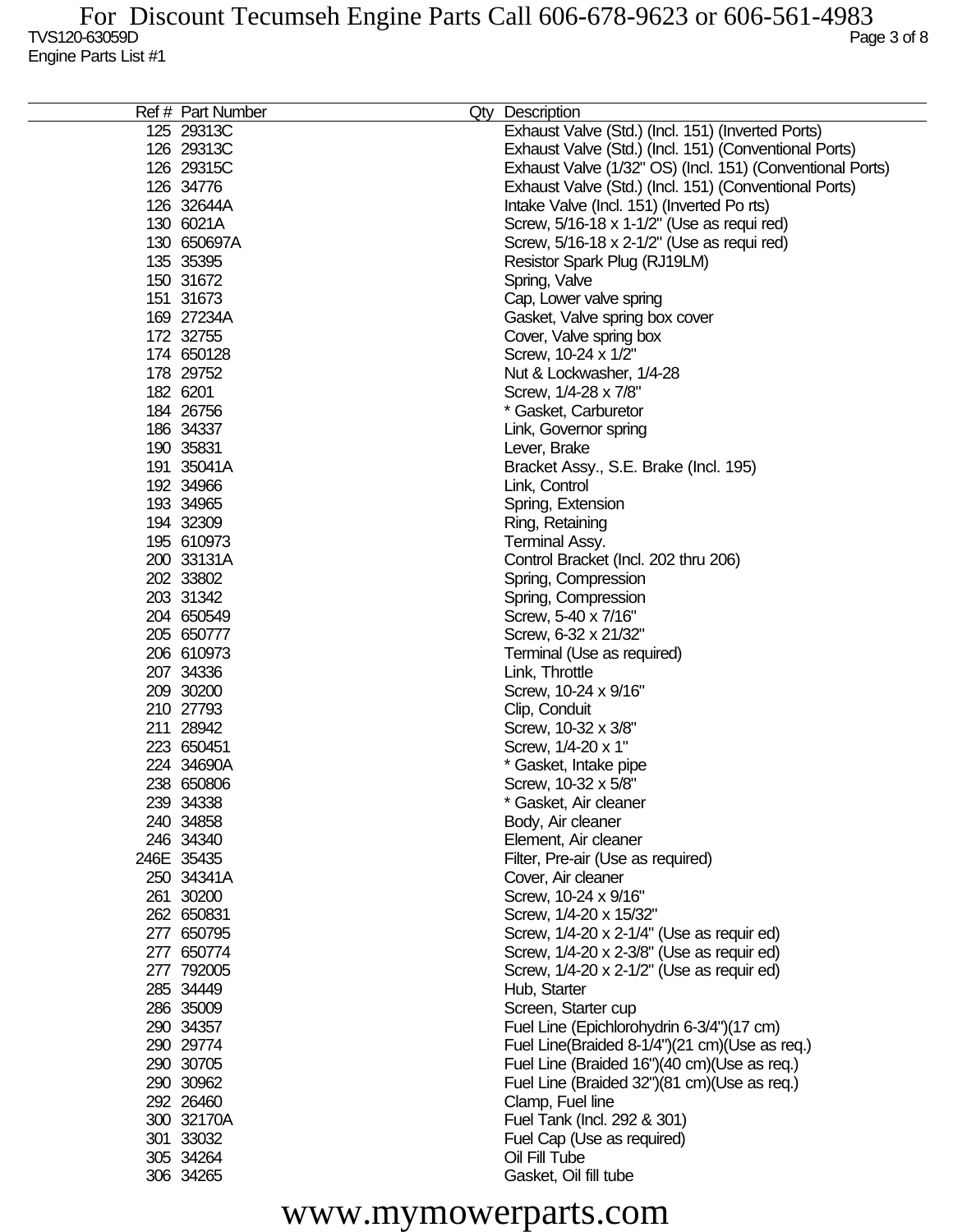| Ref # Part Number                                                                                                                                                                                        | Qty Description                                                                                                                                                                                                                                                                                                                                                                                                                                              |
|----------------------------------------------------------------------------------------------------------------------------------------------------------------------------------------------------------|--------------------------------------------------------------------------------------------------------------------------------------------------------------------------------------------------------------------------------------------------------------------------------------------------------------------------------------------------------------------------------------------------------------------------------------------------------------|
| 306 34282                                                                                                                                                                                                | "O" Ring (This "O" ring is required with metal fill tube only<br>when replacement mounting flange with .777 dia. oil fill hole<br>has been used.)                                                                                                                                                                                                                                                                                                            |
| 307 33590<br>309 650562<br>310 34267<br>313 34080<br>370J 34870<br>370H 34387<br>370A 34346<br>379 631021<br>380 632078A                                                                                 | "O" Ring<br>Screw, 10-32 x 1/2"<br>Oil Dipstick (Incl. 150)<br>Spacer, Flywheel key<br>Decal, Instruction (Optional)<br>Decal, Instruction (Optional)<br>Decal, Instruction<br>Inlet Needle, Seat & Clip Assy.<br>Carburetor (Incl. 184) (Refer to Division 5, Section A, page<br>A2-10 or Fiche 8A, Grid E-13 for breakdown)                                                                                                                                |
| 390 590420A                                                                                                                                                                                              | Rewind Starter (Refer to Division 5, Section C, page 25 or<br>Fiche 8A, Grid G-4 for breakdown)                                                                                                                                                                                                                                                                                                                                                              |
| 400 33740D<br>420 730225<br>425 730571<br>426 32203<br>427 32204<br>436 611006<br>437 30551<br>438 610947<br>439 610955<br>440 30992<br>442 610385<br>443 610408<br>444 29181<br>445 610593<br>446 33356 | * Gasket Set (Incl. items marked *)<br>SAE 30, 4-Cycle Engine Oil (Quart)<br>Starter Muff Kit (Incl.370J,426,427)(Opt.)<br>Starter Air Cleaner (Optional)<br>Starter Air Cleaner Bracket (Optional)<br>Stator Plate Ass'y.(Incl.377,378,437, 442-448)<br>Spring, Breaker box cover<br>Cover, Dust<br>Gasket, Stator cover<br>Cam, Breaker<br>Washer<br>Nut, 8-32<br>Breaker Fastening Screw & Washer<br><b>Condenser Fastening Screw</b><br>Terminal, Ground |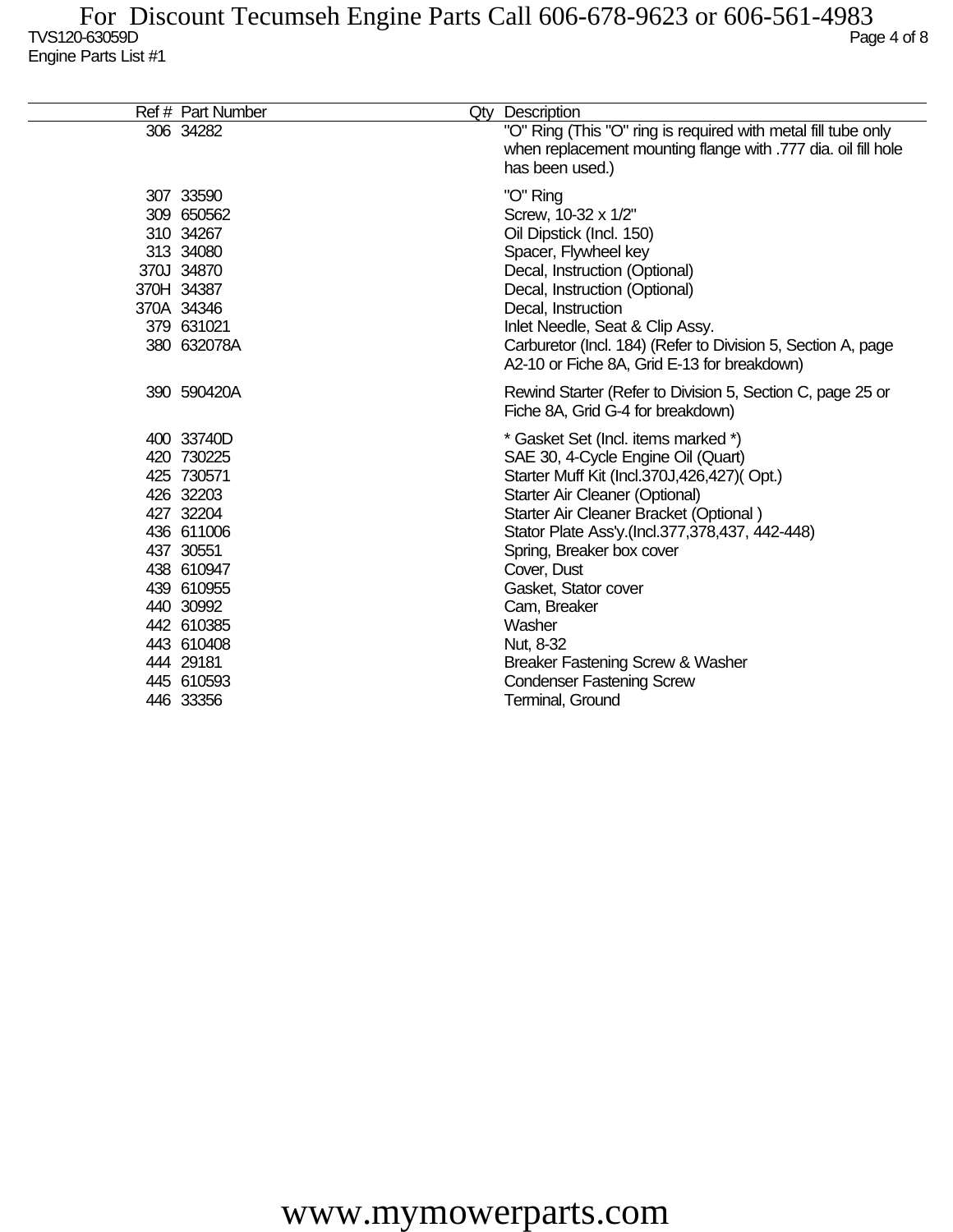TVS120-63059D Page 5 of 8 Engine Parts List #2 For Discount Tecumseh Engine Parts Call 606-678-9623 or 606-561-4983

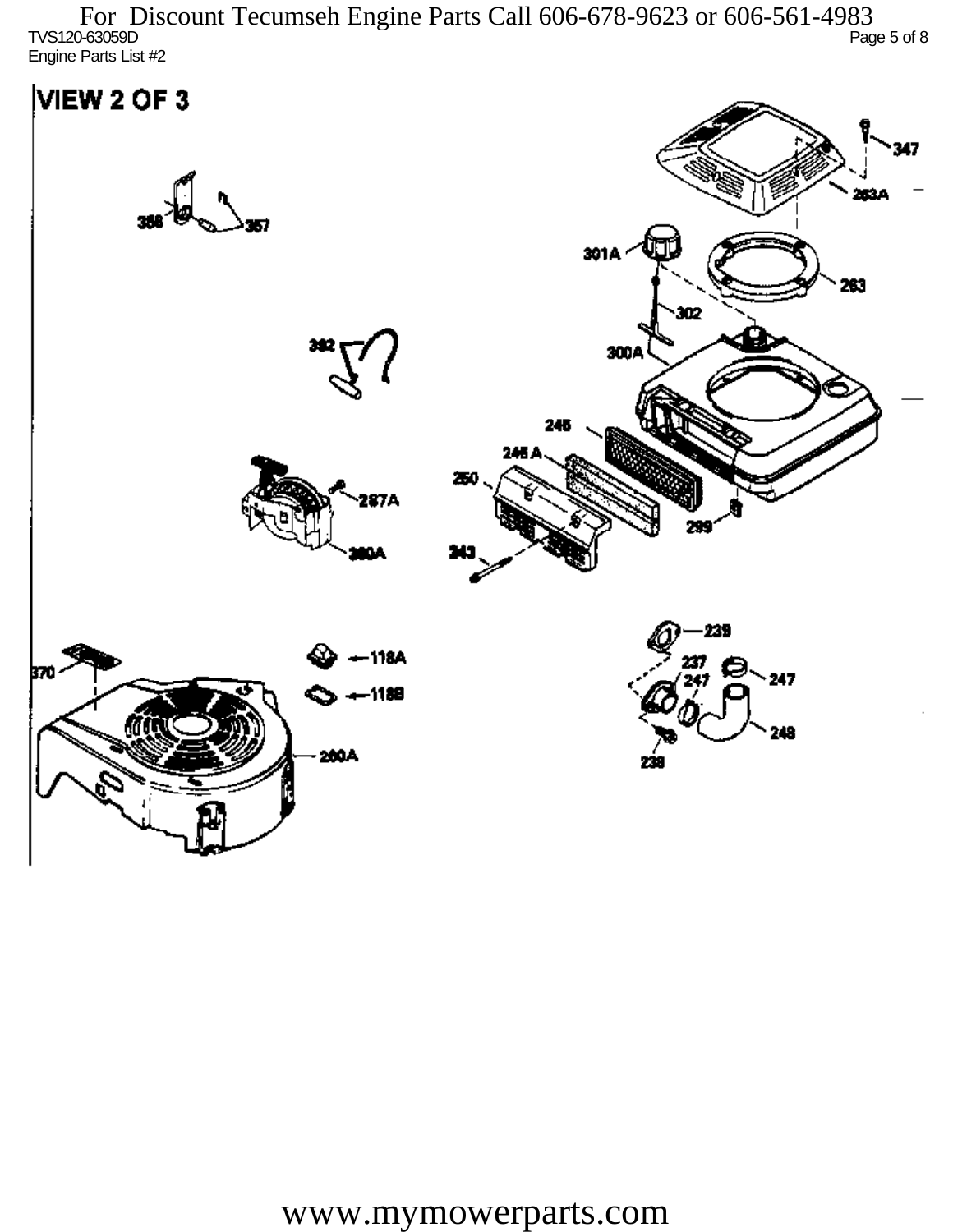|      | Ref # Part Number | Qty Description                                |
|------|-------------------|------------------------------------------------|
|      | 55A 33651         | Shaft, P.T.O.                                  |
|      | 118 730194        | Rope Guide Kit (Use as required)               |
|      | 238 650806        | Screw, 10-32 x 5/8"                            |
|      | 239 34338         | * Gasket, Air cleaner                          |
|      | 246 34340         | Element, Air cleaner                           |
|      | 246E 35435        | Filter, Pre-air (Use as required)              |
|      | 250 34341A        | Cover, Air cleaner                             |
|      | 260A 34859        | Housing, Blower                                |
|      | 286 35009         | Screen, Starter cup                            |
|      | 287A 650735       | Screw, 10-24 x 3/8" (Use as required)          |
| 287A |                   | Pop Rivet (3/16" Dia.) (Purchase loca lly)     |
|      | 370J 34870        | Decal, Instruction (Optional)                  |
|      | 370H 34387        | Decal, Instruction (Optional)                  |
|      | 425 730571        | Starter Muff Kit (Incl.370J,426,427)(Opt.)     |
|      | 426 32203         | Starter Air Cleaner (Optional)                 |
|      | 427 32204         | Starter Air Cleaner Bracket (Optional)         |
|      | 436 611006        | Stator Plate Ass'y.(Incl.377,378,437, 442-448) |
|      | 437 30551         | Spring, Breaker box cover                      |
|      | 438 610947        | Cover, Dust                                    |
|      | 439 610955        | Gasket, Stator cover                           |
|      | 440 30992         | Cam, Breaker                                   |
|      | 442 610385        | Washer                                         |
|      | 443 610408        | Nut, 8-32                                      |
|      | 444 29181         | Breaker Fastening Screw & Washer               |
|      | 445 610593        | <b>Condenser Fastening Screw</b>               |
|      | 446 33356         | Terminal, Ground                               |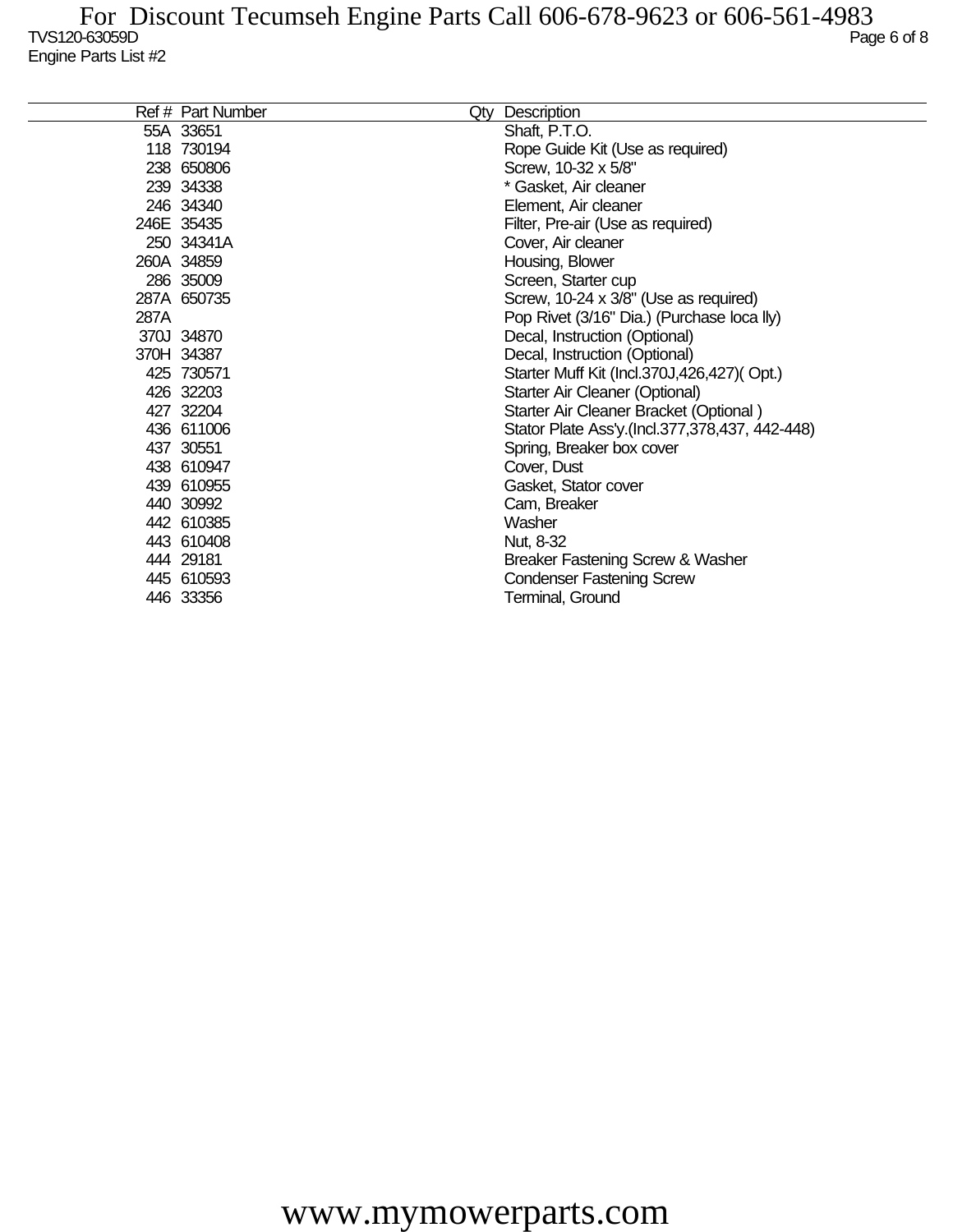TVS120-63059D Page 7 of 8 Engine Parts List #3 For Discount Tecumseh Engine Parts Call 606-678-9623 or 606-561-4983